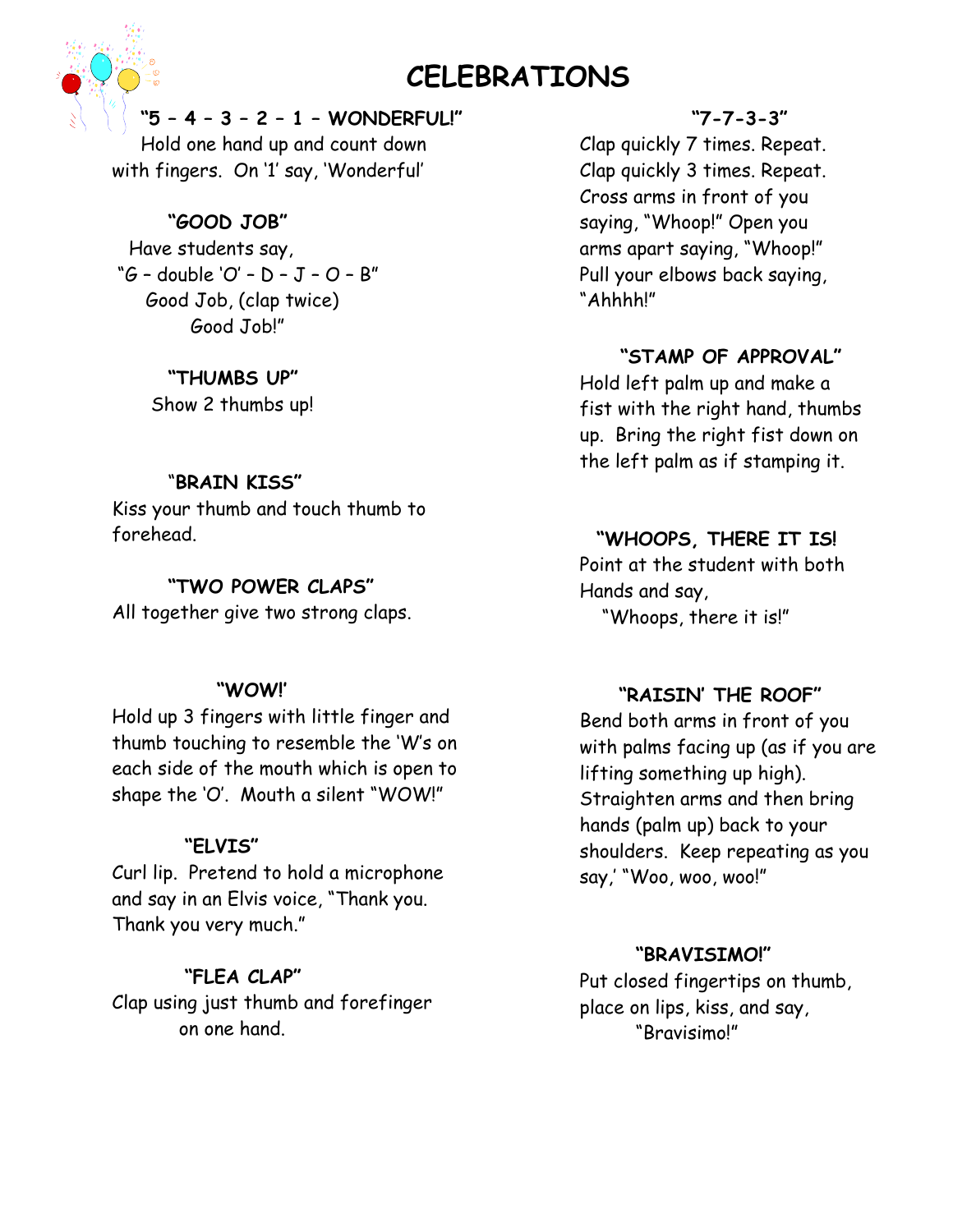# **"WE LIKE THE WAY YOU DO IT!"**

Say, "We like the you do it and you're very, very bright and while we're on the subject, you do it just right!"

# **A+**

Have students use both hands to make fists and put thumbs and forefingers together making the letter, 'A'. Then use the forefingers to make a plus sign and say, "PLUS!"

## **"BUTTERFLY CLAP"**

Hook thumbs together with palms facing in, and move fingers back and forth in a fluttering motion.

#### **"PIRATE"**

Cover your right eye with the palm of your hand and drag your leg. Say, "AARGH! You did a good job, Mate!"

## **"COWBOY CHEER"**

Put hand in the air and make circular motion saying, "Yee Haw!"

#### **"MAMA MIA"**

Pretend to twirl a pizza. Toss it into the air and catch it. Say, "Mama Mia!"

#### **" A PAT ON THE BACK"**

Put one hand up in the air, reach around and pat yourself on the back.

#### **"CAR WASH"**

Have students make hand motions as if they are washing a car and say, "OOOOH! You shine so bright!"

#### **"HIP, HIP HOORAY!"**

 Put your right hand on your right hip. Say, "Hip!" Put your left hand on your left hip and say, "Hip!". Throw both arms in the air and say, "Hooray!"

### **"HOWDY COWPOKE"**

Pretend to swing a rope above your head as you say, "You did a good job, you did it out loud. You make us might proud." Shout, "YAHOO!" Wave and say, "Howdy, Cowpoke!"

#### **"SWISH!"**

Pretend to shoot a basketball and say, "He/She shoots, He/She scores!"

#### **"I LIKE IT!"**

Say, "I like it, I love it, I want some more of it."

#### "**DONKEY**"

 Make fists and put them in the air by your head. Put your right leg back and as you move your arms out and leg back (like you're kicking) say, "He-aw, he-aw, He/She always does a good job!"

### **"FIELD GOAL"**

Hold up your arms to indicate a field goal and say, "It's good!"